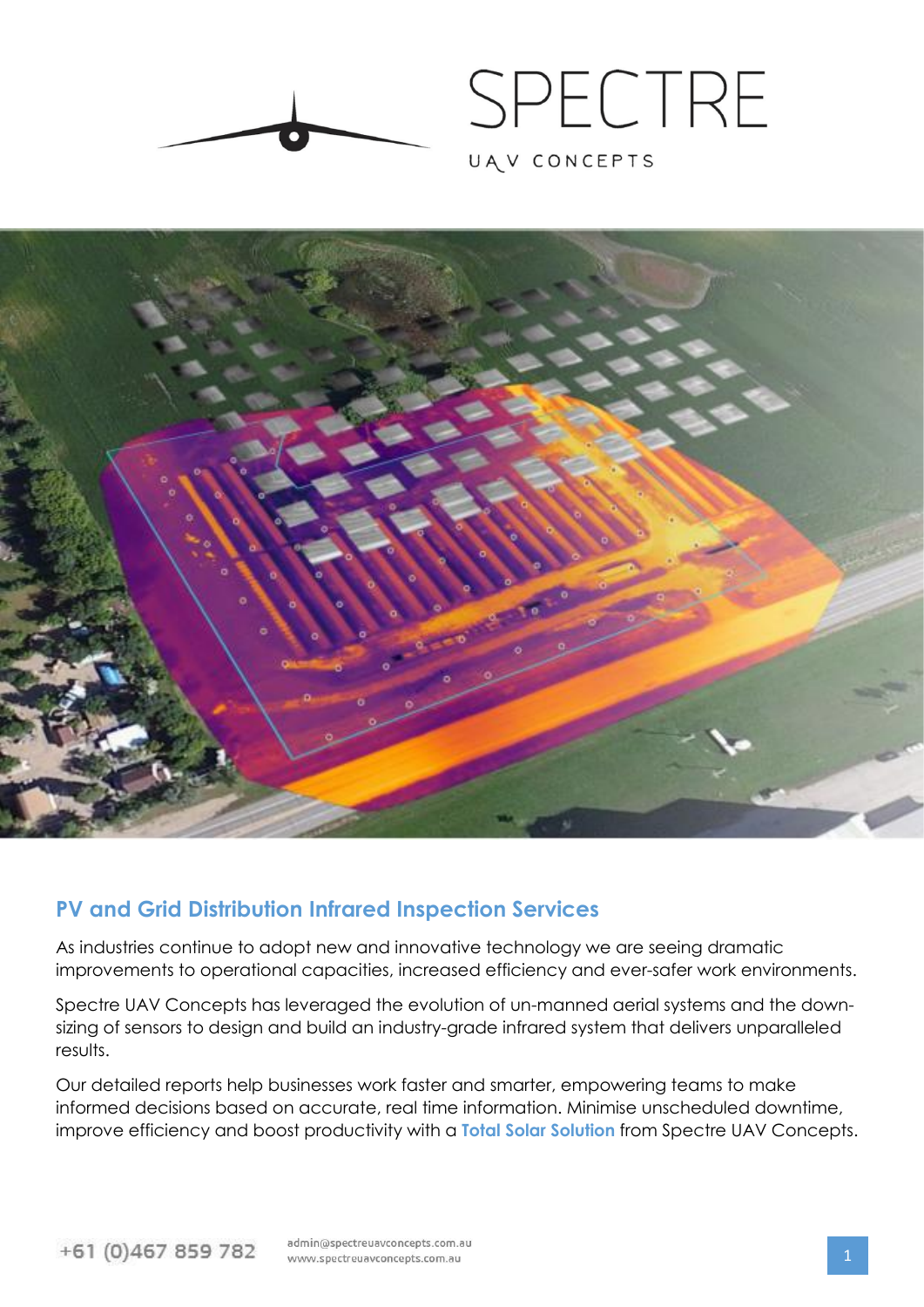### **Common Faults and Panel Degradation**

A recent report from the National Renewable Energy Laboratory (NREL) at the U.S. Department of Energy examined 54,500 PV systems to determine the average failure rate of PV panels. They found the average failure rate to be 0.05%-3%. For a 10MW site, that equates to the failure of roughly 16 – 990 panels per year. These figures are reflective **ONLY** of panel failure due to factory defects and are not inclusive of damage caused by external factors.



It is not uncommon for panels to be damaged during installation as a result of careless handling, improper mounting and overtightening of brackets.

Often, damage to panels is internal and invisible to the naked eye. These faults create hot spots that are detectable with an infrared radiometer. If left unchecked, excessive heating can lead to serious damage and impacting plant production.

### **Industry Case Study**

[Learn how a US solar farm recently saved \\$1,000,000 in replacement costs alone](https://www.linkedin.com/pulse/value-drone-technology-solar-om-case-study-lance-li/) **Click Here**

# **Hot Spots**



Hot spots are areas of elevated temperature affecting only part of the solar panel. They are a result of a localised decrease in efficiency, which results in lower power output and an acceleration of material degradation in the affected area.

Solar panels generate significant power and hot spots can occur when some of that power is dissipated in a localised area. Hot spots are rarely stable and will usually intensify until total failure of the panel performance in terms of electricity production and/or safety.

admin@spectreuavconcepts.com.au www.spectreuavconcepts.com.au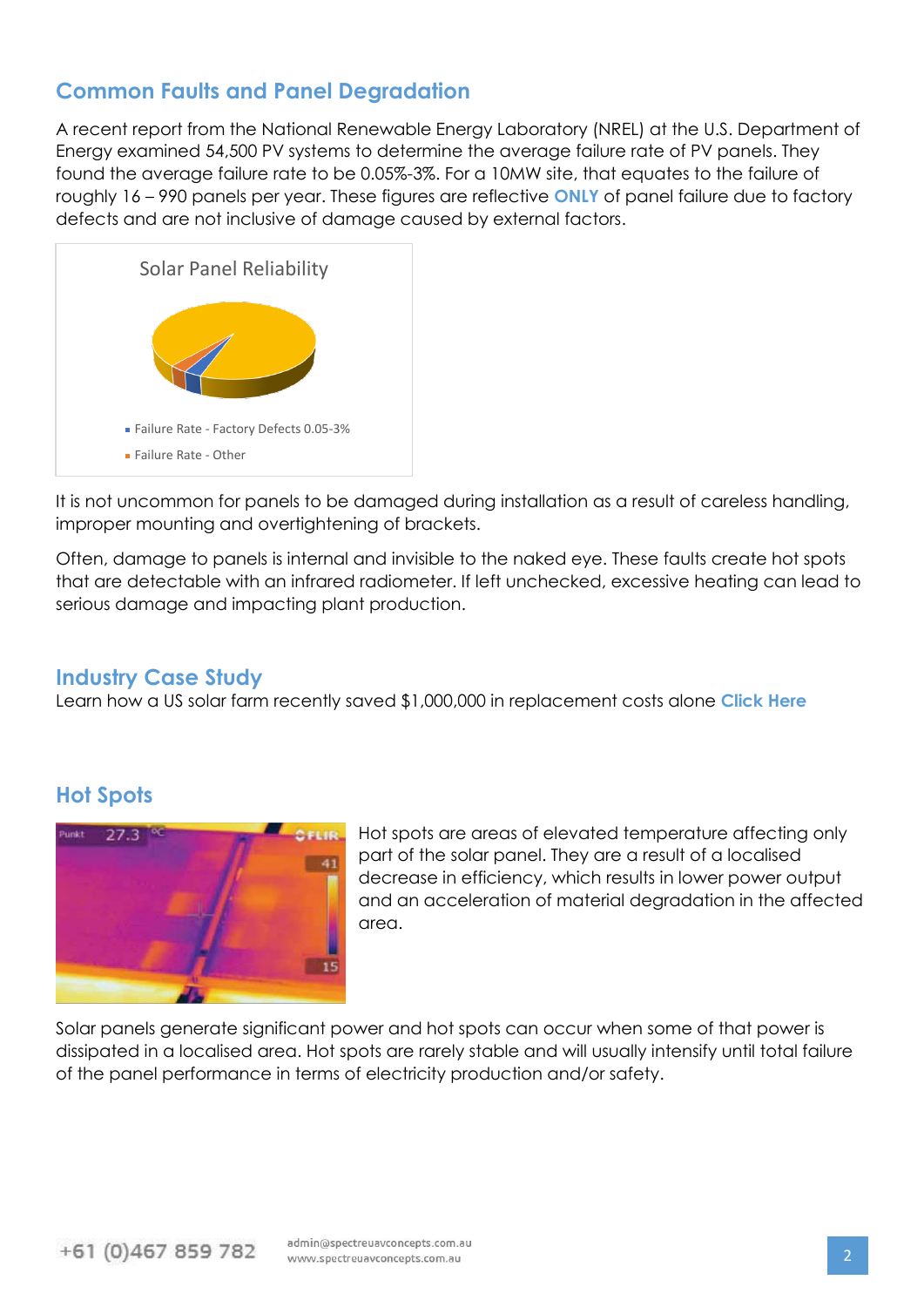# **Causes for Hot Spots**

There are multiple causes of hot spots, and they can be functional or operational. The **functional reasons** can be divided into two areas:

- Cell mismatch occurs when cells of varying current production are connected in series.
- Cell damage can occur during the production process because the silicon cell will be subjected to many stresses during lamination, handling and transportation.

**Operational reasons** for hot spots are related to solar farm design and operation, and can include:

#### **Winter Shading**

• An EPC company may want to accept shading conditions in winter to increase electricity production in summer. Panels will suffer systematic shading of the bottom row of cells every morning and evening during winter.

#### **Rooftop / Site Conditions**

• Rooftops can present challenges. When cells are completely shaded by structures or vegetation, this may be sufficient to trigger the bypass diode, resulting in increased temperature which will degrade the panel.

#### **Soiling**

• Panels can be soiled due to dust, dirt and other contaminants during their lifetime, reducing the efficiency and yield of the installation. Soiling can have dramatic consequences on the safe operation of the site as well as its operability.

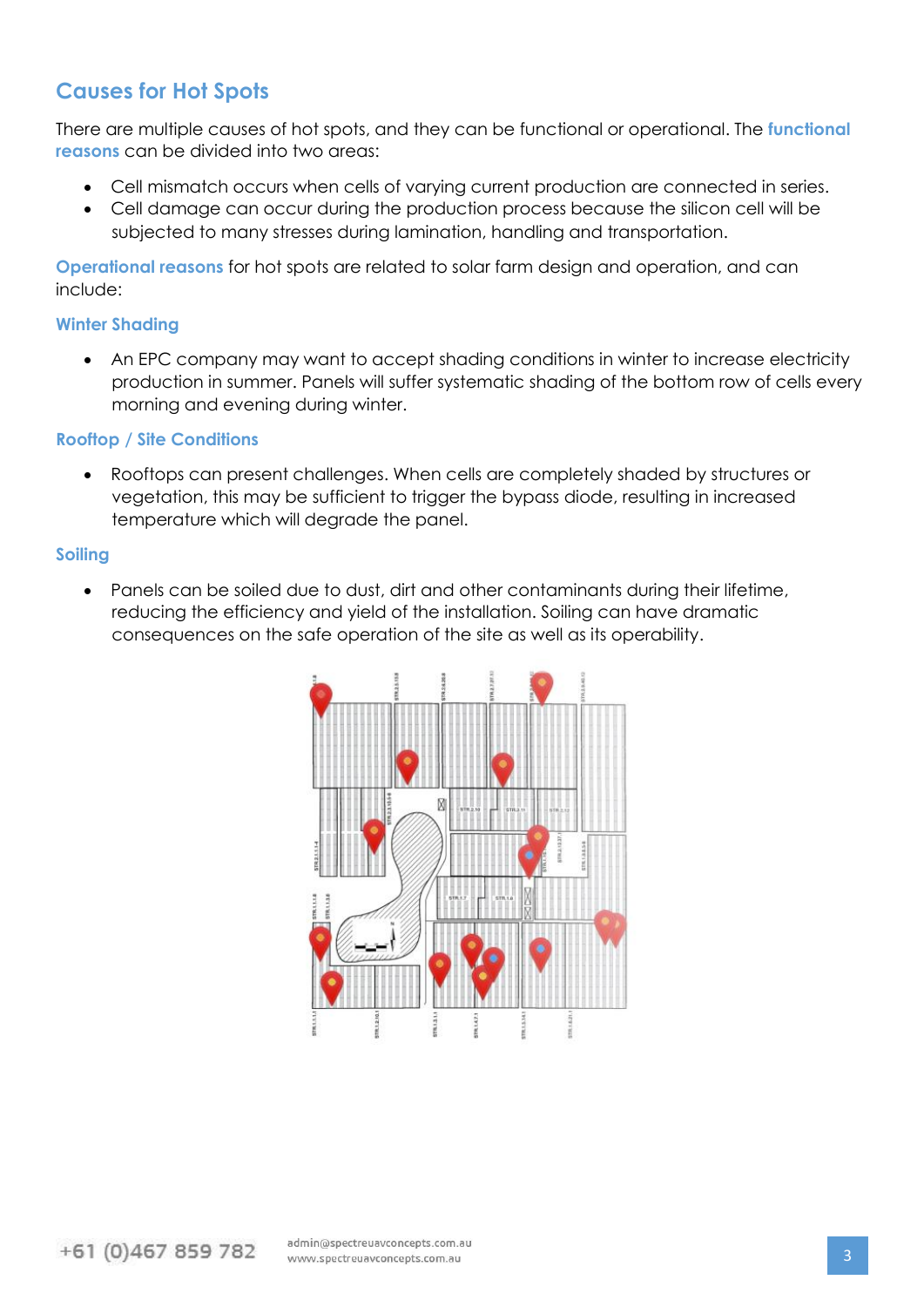### **The Solution**

The solution is simple… regular inspections. When it comes to large arrays, traditional terrestrial inspection methods are costly and time consuming. Adopting a UAV inspection program will save your business both time and money. The commissioning stage along with end of manufacturer's warranty are two examples of when a Thermal Infrared Inspection are vitally important. Systems that took days or weeks to inspect can now be surveyed in hours with increased accuracy via our UAV platforms.

### **Why choose us?**

Spectre UAV Concepts have developed a **Total Solar Solution**, helping O&M teams to increase efficiency and reduce their costs. We work closely with your team to create an effective Infrared Inspection program, providing you with the tools to implement targeted, predictive maintenance procedures. Routine inspections allow us to track changes in your site over time, detecting failure patterns that may lead to the diagnosis of higher-level issues. Early fault identification can help to eliminate unscheduled downtime, improve site safety and ensure optimal site performance yearround.

We are a team of **[qualified thermographers and electricians](https://www.infraspection.com/)** with over 25 years' experience in the engineering industry. We are trained and qualified to detect, interpret and report on a range of systems including high voltage electrical installations.

A true understanding of thermography is key to producing reliable results. Our thermographers are **certified by the [Infaspection](https://www.infraspection.com/) Institute**. Recognised globally as the leading independent certification for thermographers, we adhere to their strict inspection and reporting standards.

Using the latest in terrestrial and unmanned systems to provide rapid, cost effective solar inspection solution.

Our inspection and reporting services are designed to help you quickly identify issues and target your maintenance accordingly. We strip back the mountains of data that we gather to provide you with an effective and concise report, highlighting areas of concern and localising defects using GPS markers on a site plan. We will investigate any anomalies and provide high-resolution 42megapixel images of any observable damage. We inspect everything from PV panels to junction boxes and switch rooms.

Our custom built, high resolution aerial imaging platform is something of a rarity and allows us to provide exceptional detail and quality results to our clients. We use the latest professional grade cameras and an assortment of cinema lenses with complete dual in-flight control.

Thermal Infrared radiometers measure the radiant energy emitted by an object and translate that value into a temperature reading. As they do not measure temperature directly, they are subject to misinterpretation and false readings. A certified thermographer will understand the variables involved and have the knowledge to compensate accordingly, providing an accurate, valuable result.